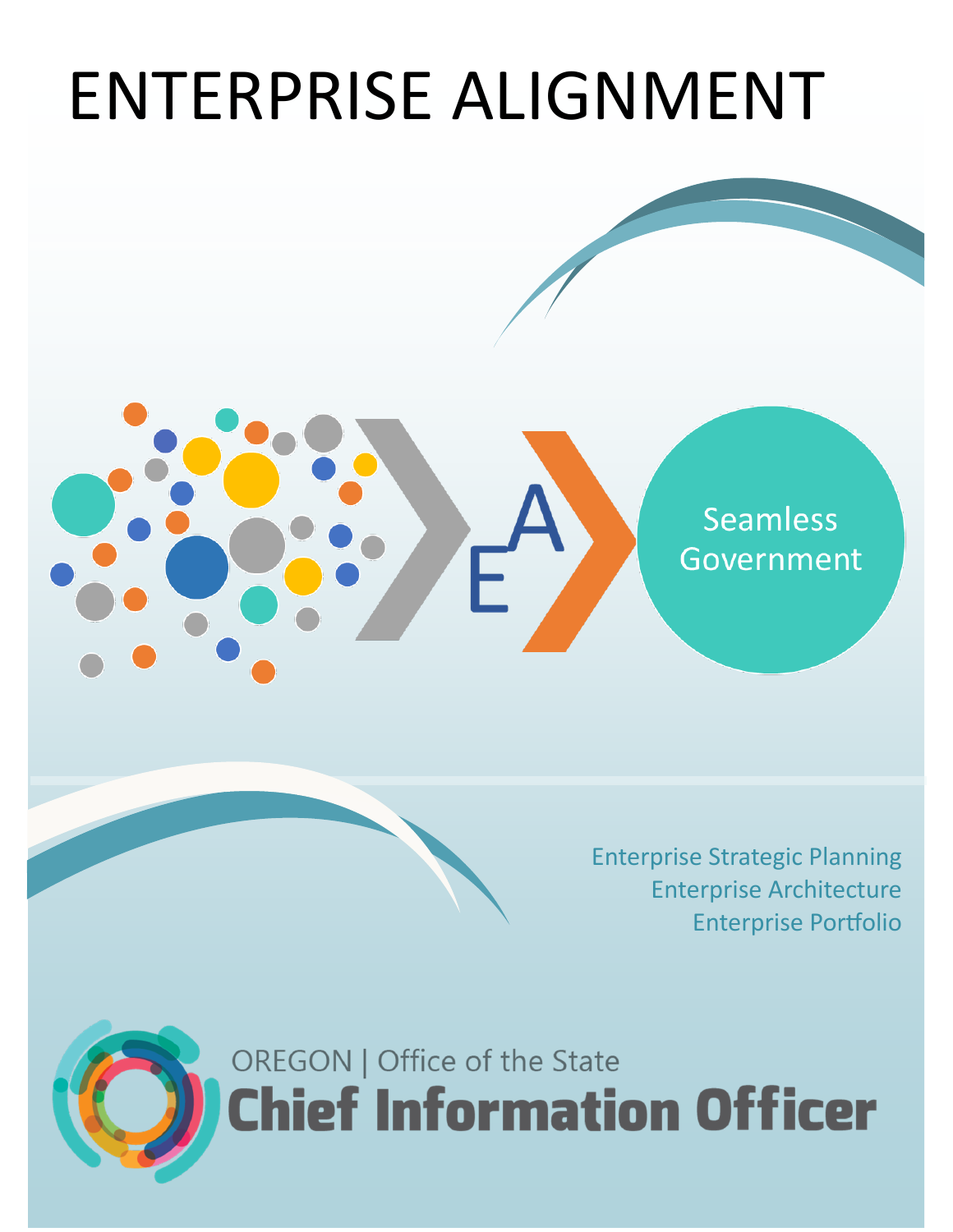## Current State

Our current state is complex with many different organizations, programs, policies, data and IT systems. This complexity also makes it challenging for us to recognize our similarities and therefore we miss opportunities to better coordinate with each other. These differences can make it difficult for customers and partners to navigate our services. With the detailed examination of our existing business functions, data and technologies, we can begin to understand the ecosystem of our enterprise.



Things take longer than we planned. We reinvent the wheel. We aren't as responsive as we want to be or as our customers need us to be.



Projects cost more than we expected. We purchase duplicate technologies that don't easily work with each other, thus costing more to support.



More project change requests because of unanticipated impacts to processes, data, systems or interfaces with others.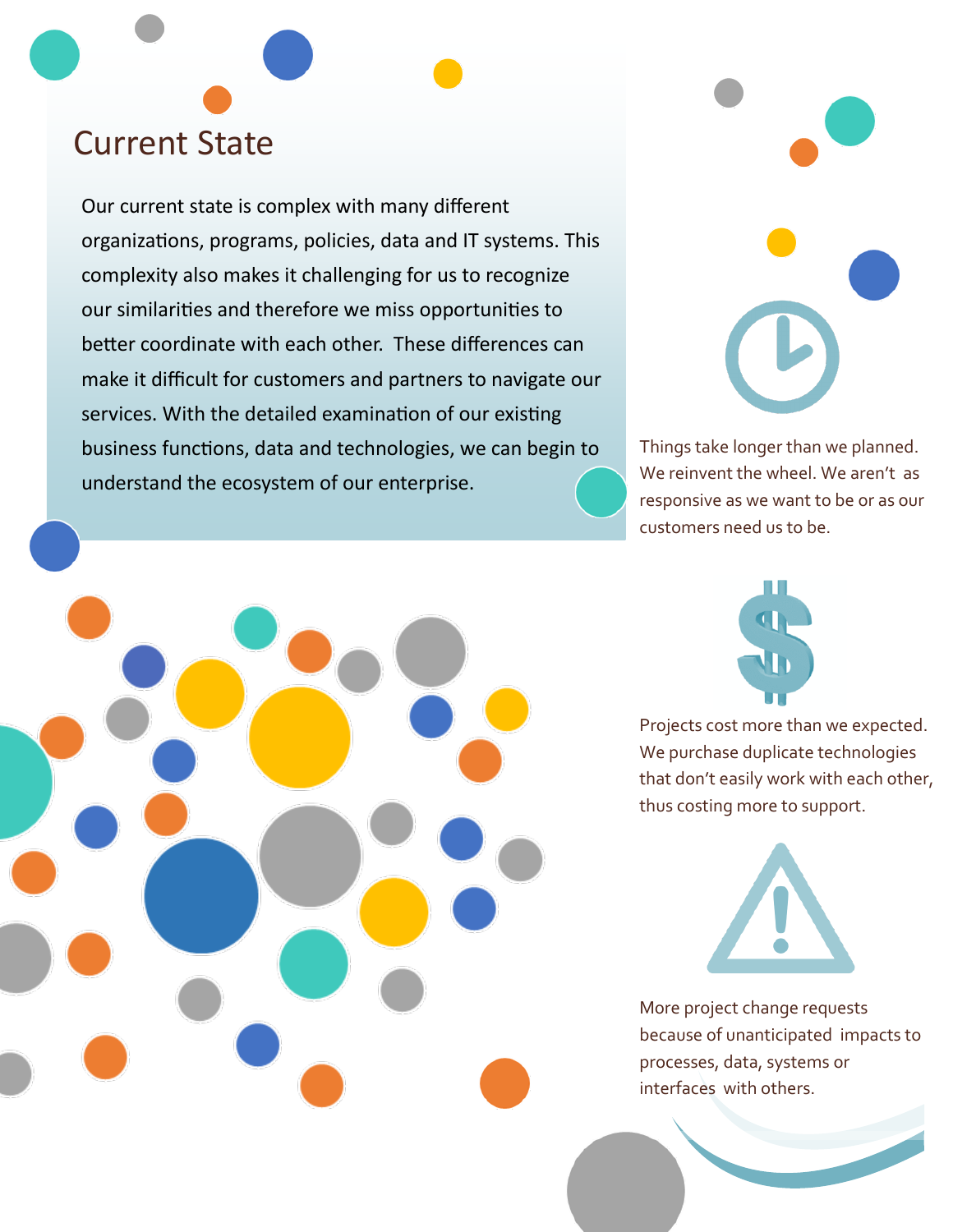### **Transformations**

These are the initiatives, projects and changes we invest in to achieve Future State, by focusing on the right things at the right time with the right resources. Strategic roadmaps reflect the various transformational actions & goals along the journey to realize our shared vision.



- A view of government in its entirety to understand relationships and dependencies across organizations?
- The ability to improve alignment with the State's overall strategic goals and shared vision?
- Optimized technology capabilities and services that could be leveraged across the enterprise service to reduce duplication of effort and investments?
- More time to enhance services, improve the exchange of information or innovate our service delivery?

Then, we could effectively collaborate, coordinate and connect across government to address the needs of Oregonians.

# **Seamless** Government

simplifying IT

#### Future State

As we focus on vision, we can begin to express our Future State or our targeted destination. This allows us to more effectively communicate our requirements for designing things like:

- Service models and technology that support our mission.
- Interoperable and optimized technology services that reduce barriers
- Timely access to information and services in multiple ways.